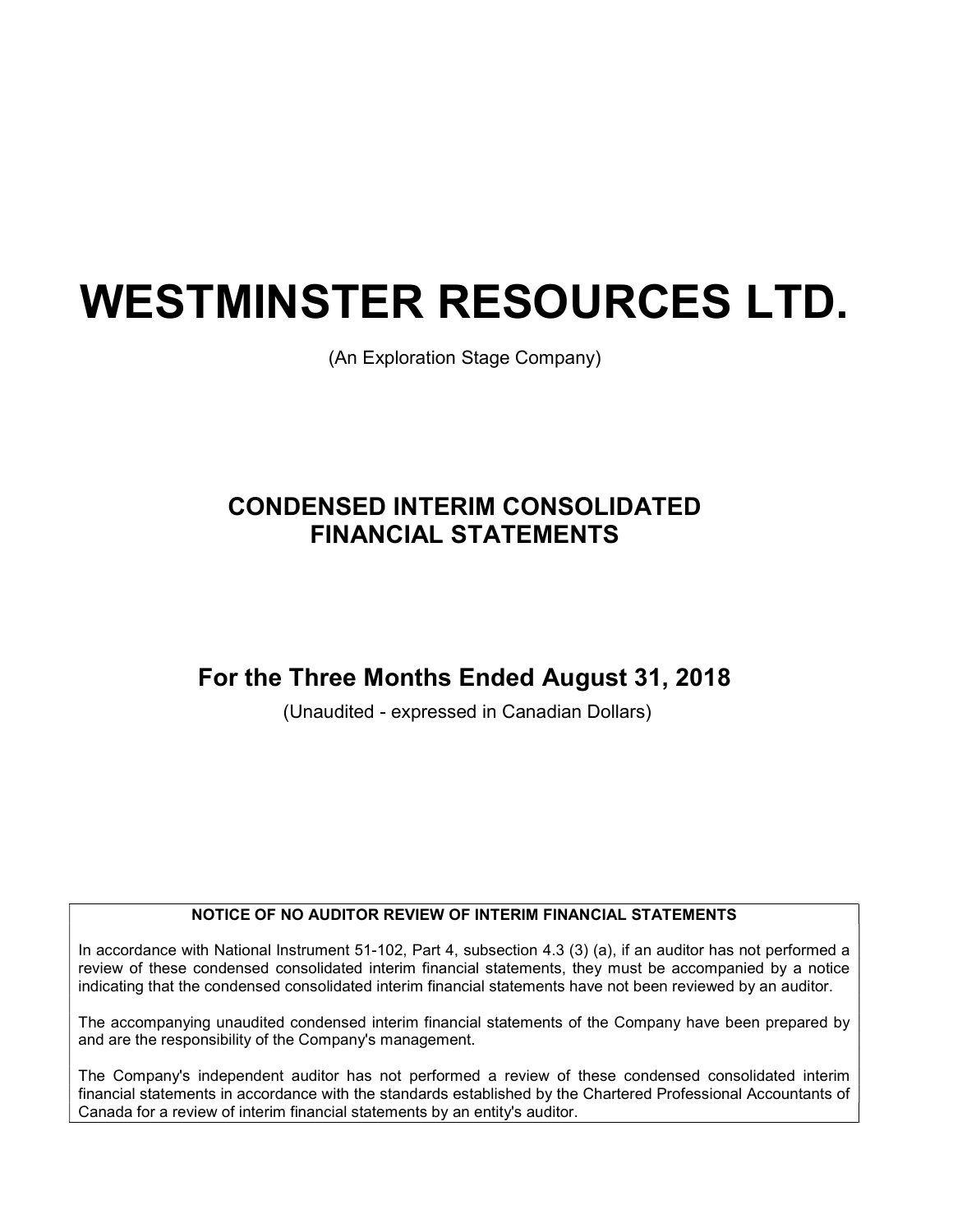## Condensed Interim Consolidated Statements of Financial Position

| (Expressed in Canadian Dollars - Unaudited)                                   |              |                        |               |                  |
|-------------------------------------------------------------------------------|--------------|------------------------|---------------|------------------|
|                                                                               |              |                        |               |                  |
|                                                                               |              |                        |               |                  |
|                                                                               |              | <b>August 31, 2018</b> |               | May 31, 2018     |
| <b>Assets</b>                                                                 |              |                        |               |                  |
| <b>Current</b>                                                                |              |                        |               |                  |
| Cash                                                                          | $\mathbb{S}$ | 87,081                 | $\mathbb{S}$  | 486,879          |
| Accounts receivable (Note 5)<br>Prepaid expenses                              |              | 232,004<br>6,000       |               | 216,735<br>6,824 |
|                                                                               |              |                        |               |                  |
| Non-Current                                                                   |              | 325,085                |               | 710,438          |
| Deposits                                                                      |              | 66,888                 |               | 57,710           |
| Equipment and leaseholds                                                      |              | 20,091                 |               | 21,231           |
| Exploration and evaluation assets (Note 3)                                    |              | 2,067,905              |               | 1,877,502        |
|                                                                               | $\mathbb S$  | 2,479,969              | $\mathbb{S}$  | 2,666,881        |
|                                                                               |              |                        |               |                  |
| Liabilities and shareholders' equity                                          |              |                        |               |                  |
| <b>Current liabilities</b><br>Accounts payable & accrued liabilities (Note 5) | \$           | 339,223                | $\mathcal{S}$ | 267,023          |
|                                                                               |              |                        |               |                  |
|                                                                               |              | 339,223                |               | 267,023          |
| Shareholders' equity                                                          |              |                        |               |                  |
| Share Capital (Note 4)                                                        |              | 19,843,106             |               | 19,843,106       |
| Reserves (Note 4)                                                             |              | 2,289,468              |               | 2,289,468        |
| Deficit                                                                       |              | (19,991,828)           |               | (19, 732, 716)   |
|                                                                               | $\mathbb S$  | 2,140,746<br>2,479,969 |               | 2,399,858        |
|                                                                               |              |                        | $\mathbb{S}$  | 2,666,881        |

Approved on behalf of the Board of Directors:

Signed "Glen Indra", Director Signed "Jason Cubitt", Director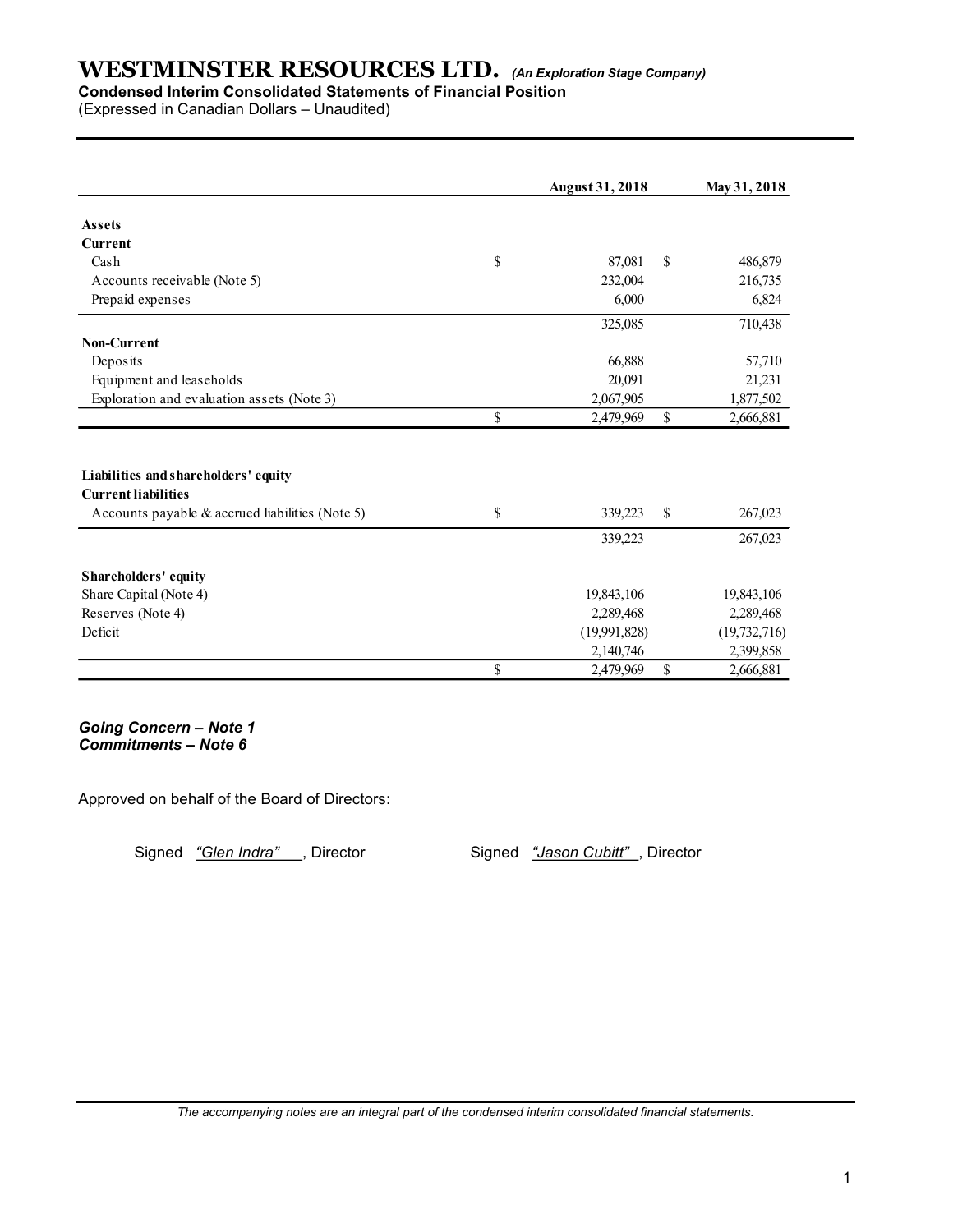#### Condensed Interim Consolidated Statements of Loss and Comprehensive Loss

| <b>WESTMINSTER RESOURCES LTD.</b> (An Exploration Stage Company)                                                        |                       |                |
|-------------------------------------------------------------------------------------------------------------------------|-----------------------|----------------|
| Condensed Interim Consolidated Statements of Loss and Comprehensive Loss<br>(Expressed in Canadian Dollars - Unaudited) |                       |                |
|                                                                                                                         |                       |                |
|                                                                                                                         |                       |                |
|                                                                                                                         |                       |                |
|                                                                                                                         |                       |                |
|                                                                                                                         | Three Months Ended,   |                |
|                                                                                                                         | August 31,            |                |
|                                                                                                                         | 2018                  | 2017           |
| <b>Expenses</b>                                                                                                         |                       |                |
| Consulting fees                                                                                                         | \$<br>161,748 \$      | 369,350        |
| Share based payments                                                                                                    |                       | 320,813        |
| Management fees                                                                                                         | 30,000                | $\blacksquare$ |
| Office                                                                                                                  | 29,430                | 33,033         |
| Accounting, audit, and legal                                                                                            | 9,016                 | 9,885          |
| Regulatory and filing fees                                                                                              | 2,787                 | 4,822          |
| Travel & entertainment                                                                                                  | 15,605                | 3,748          |
| Bank charges and interest                                                                                               | 532                   | 350            |
| Conferences and investor relations                                                                                      | 927                   | 36,144         |
| Amortization                                                                                                            | 1,140                 | 1,602          |
| Operating loss                                                                                                          | (251, 185)            | (779, 747)     |
|                                                                                                                         |                       |                |
| Other income (expenses)                                                                                                 |                       |                |
| Foreign exchange loss                                                                                                   | (8,129)               |                |
| Interest income                                                                                                         | 202                   | $27\,$         |
| Total loss and comprehensive loss                                                                                       | \$<br>$(259, 112)$ \$ | (779, 720)     |
| Loss per common share, basic and diluted                                                                                | \$<br>$(0.01)$ \$     | (0.04)         |
|                                                                                                                         |                       |                |
| Weighted average number of common                                                                                       |                       |                |
| shares outstanding                                                                                                      | 25,320,495            | 18,423,973     |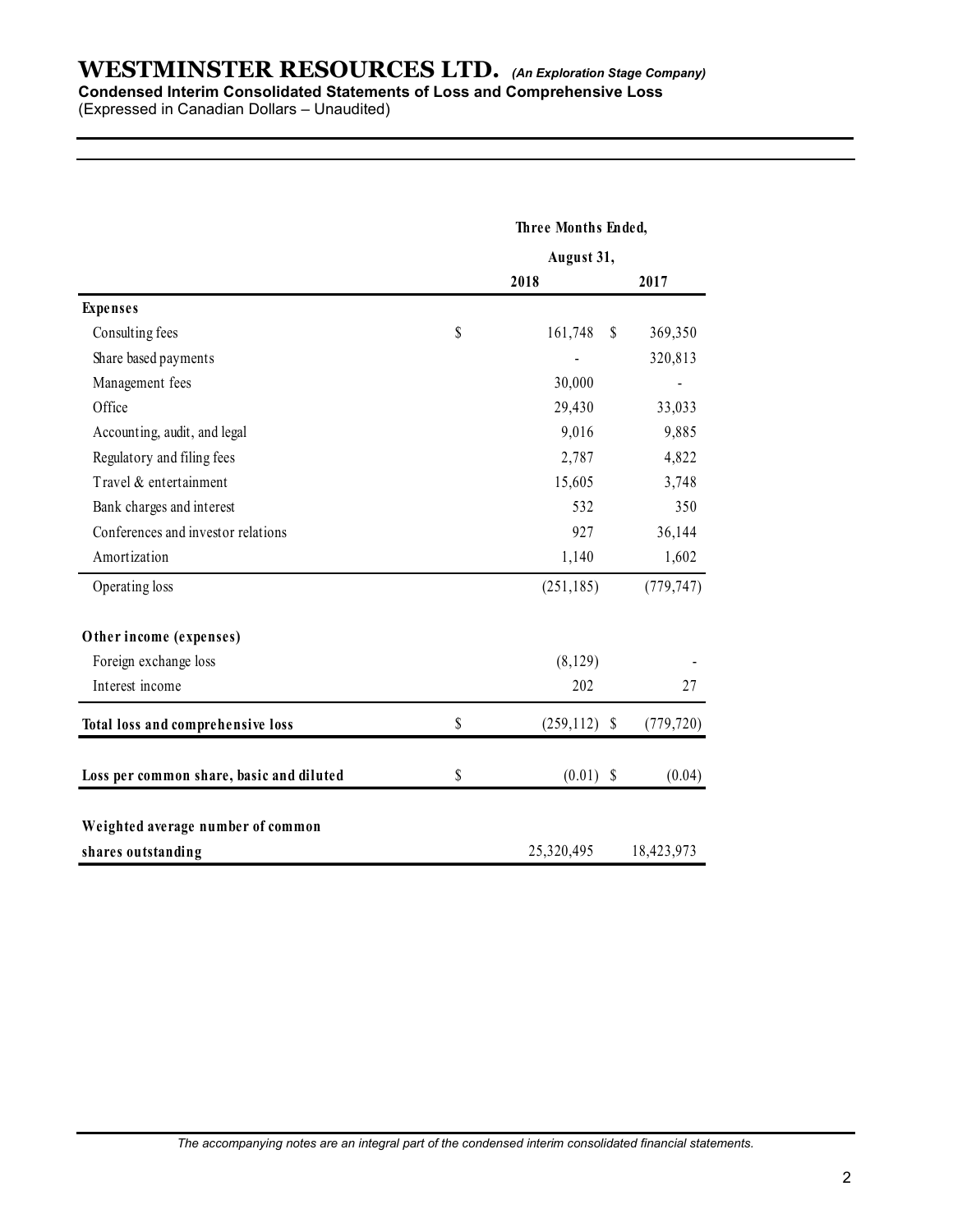#### Condensed Interim Consolidated Statements of Changes in Shareholders' Equity

| <b>WESTMINSTER RESOURCES LTD.</b> (An Exploration Stage Company)<br><b>Condensed Interim Consolidated Statements of Changes in Shareholders' Equity</b> |                          |                |                 |              |                           |                                   |                         |
|---------------------------------------------------------------------------------------------------------------------------------------------------------|--------------------------|----------------|-----------------|--------------|---------------------------|-----------------------------------|-------------------------|
|                                                                                                                                                         |                          |                |                 |              |                           |                                   |                         |
|                                                                                                                                                         |                          |                |                 |              |                           |                                   |                         |
|                                                                                                                                                         |                          |                |                 |              |                           |                                   |                         |
|                                                                                                                                                         |                          |                |                 |              |                           |                                   |                         |
|                                                                                                                                                         |                          |                |                 |              |                           |                                   |                         |
|                                                                                                                                                         |                          |                |                 |              |                           |                                   |                         |
|                                                                                                                                                         |                          |                |                 |              |                           |                                   |                         |
|                                                                                                                                                         |                          |                |                 |              |                           |                                   |                         |
| (Expressed in Canadian Dollars - Unaudited)                                                                                                             |                          |                |                 |              |                           |                                   |                         |
|                                                                                                                                                         |                          |                |                 |              |                           |                                   |                         |
|                                                                                                                                                         | <b>Share Capital</b>     |                |                 |              |                           |                                   |                         |
|                                                                                                                                                         |                          |                |                 |              |                           |                                   | Total                   |
|                                                                                                                                                         |                          |                |                 |              | <b>Subscription funds</b> |                                   | shareholder's           |
|                                                                                                                                                         | <b>Number</b>            | Amount         | <b>Reserves</b> |              | receivable                | Deficit                           | equity                  |
|                                                                                                                                                         |                          | 17,920,372 \$  |                 | 1,911,454 \$ | $(24,000)$ \$             | $(17,396,008)$ \$                 | 2,411,818               |
|                                                                                                                                                         |                          |                |                 | 42,871       | (132,000)                 |                                   | 1,769,664               |
|                                                                                                                                                         | 13,605,495 \$            |                |                 |              |                           |                                   |                         |
| <b>Balance - May 31, 2017</b><br>Shares issued for cash, net of share issuance costs                                                                    | 11,365,000               | 1,858,793      |                 |              |                           |                                   |                         |
|                                                                                                                                                         | $\overline{\phantom{a}}$ |                |                 |              | 24,000                    |                                   | 24,000.00               |
|                                                                                                                                                         |                          | $\overline{a}$ |                 | 320,813      |                           |                                   | 320,813                 |
| Share-based payments<br>Net loss and comprehensive loss for the period<br>Balance - August 31, 2017                                                     | 24,970,495 \$            | 19,779,165     |                 | 2,275,138    | $(132,000)$ \$            | (779, 720)<br>$(18, 175, 728)$ \$ | (779, 720)<br>3,746,575 |
| Subscriptions received                                                                                                                                  |                          |                |                 |              |                           |                                   |                         |
| <b>Balance - May 31, 2018</b>                                                                                                                           | 25,320,495 \$            | 19,843,106 \$  |                 | 2,289,468 \$ | S                         | $(19, 732, 716)$ \$               | 2,399,858               |
| Net loss and comprehensive loss for the period                                                                                                          |                          |                |                 |              |                           | (259, 112)                        | (259, 112)              |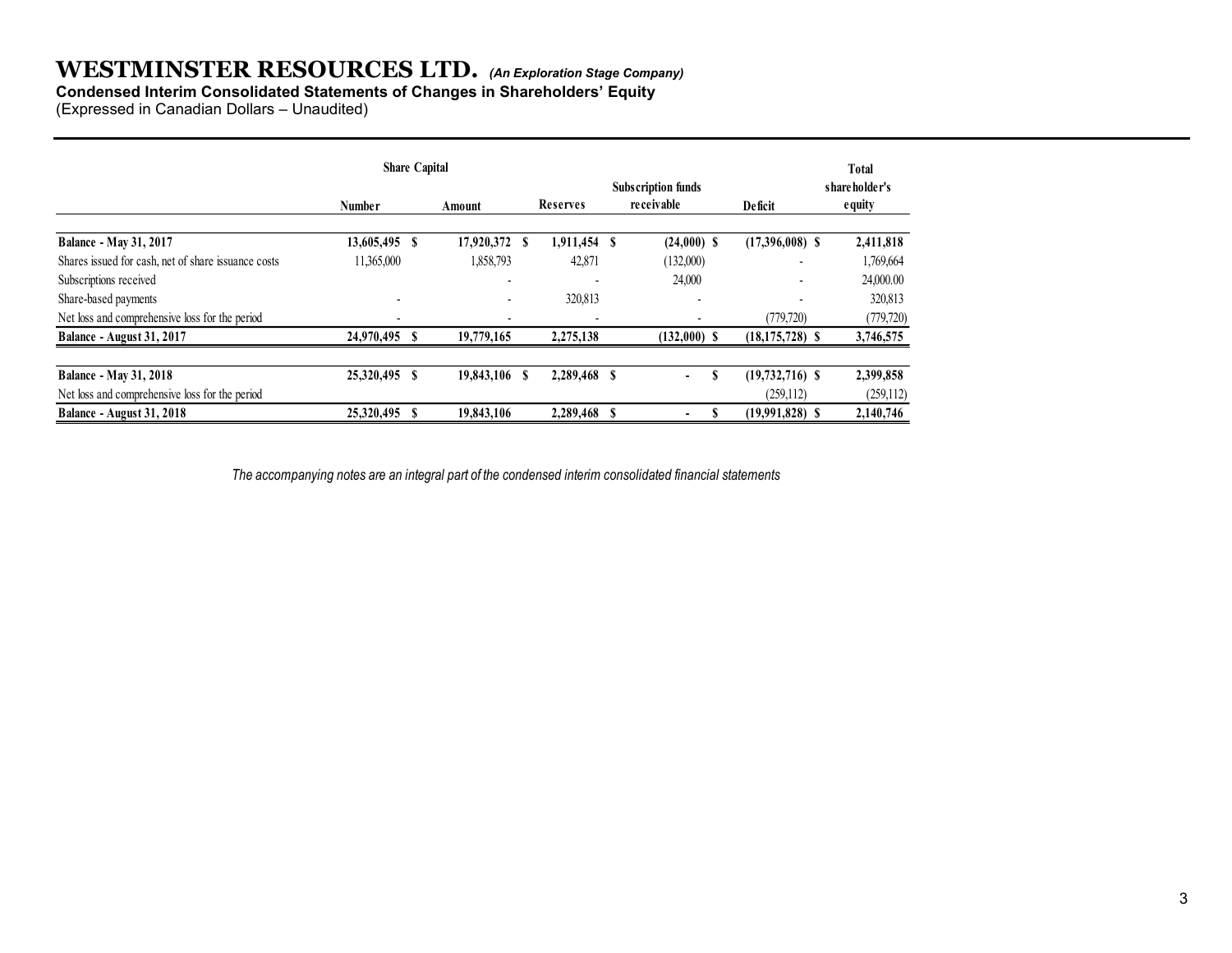### Condensed Interim Consolidated Statement of Cash Flows

| <b>WESTMINSTER RESOURCES LTD.</b> (An Exploration Stage Company) |                            |                       |
|------------------------------------------------------------------|----------------------------|-----------------------|
| <b>Condensed Interim Consolidated Statement of Cash Flows</b>    |                            |                       |
| (Expressed in Canadian Dollars - Unaudited)                      |                            |                       |
|                                                                  |                            |                       |
|                                                                  |                            |                       |
|                                                                  |                            |                       |
|                                                                  |                            |                       |
|                                                                  |                            |                       |
|                                                                  | For the Three Months Ended |                       |
|                                                                  | <b>August 31 2018</b>      | <b>August 31 2017</b> |
| Cash flows from operating activities                             |                            |                       |
| Loss for the period                                              | \$<br>$(259,112)$ \$       | (779, 720)            |
| Items not affecting cash:                                        |                            |                       |
| Amortization                                                     | 1,140                      | 1,602                 |
| Share-based payments                                             |                            | 320,813               |
| Changes in non-cash working capital items:                       |                            |                       |
| Decrease in receivables                                          | (15,269)                   | (73, 791)             |
| (Increase) decrease in prepaid expenses and deposits             | (8, 354)                   | 13,266                |
| (Decrease) increase in accounts payable & accrued liabilities    | 72,200                     | (14, 417)             |
| Net cash used in operating activities                            | (209, 395)                 | (532, 247)            |
| Cash flows from investing activities                             |                            |                       |
| Exploration and evaluation assets                                | (190, 403)                 |                       |
| Net cash used in investing activities                            | (190, 403)                 |                       |
| Cash flows from financing activities                             |                            |                       |
| Issuance of common shares for cash                               |                            | 1,793,664             |
| Net cash provided by financing activities                        | $\overline{\phantom{a}}$   | 1,793,664             |
|                                                                  |                            |                       |
|                                                                  | (399, 798)                 | 1,261,417             |
|                                                                  |                            |                       |
| Net change in cash for the period                                |                            |                       |
| Cash - beginning of the period<br>Cash - end of the period       | \$<br>486,879<br>87,081 \$ | 11,410<br>1,272,827   |

The accompanying notes are an integral part of the condensed interim consolidated financial statements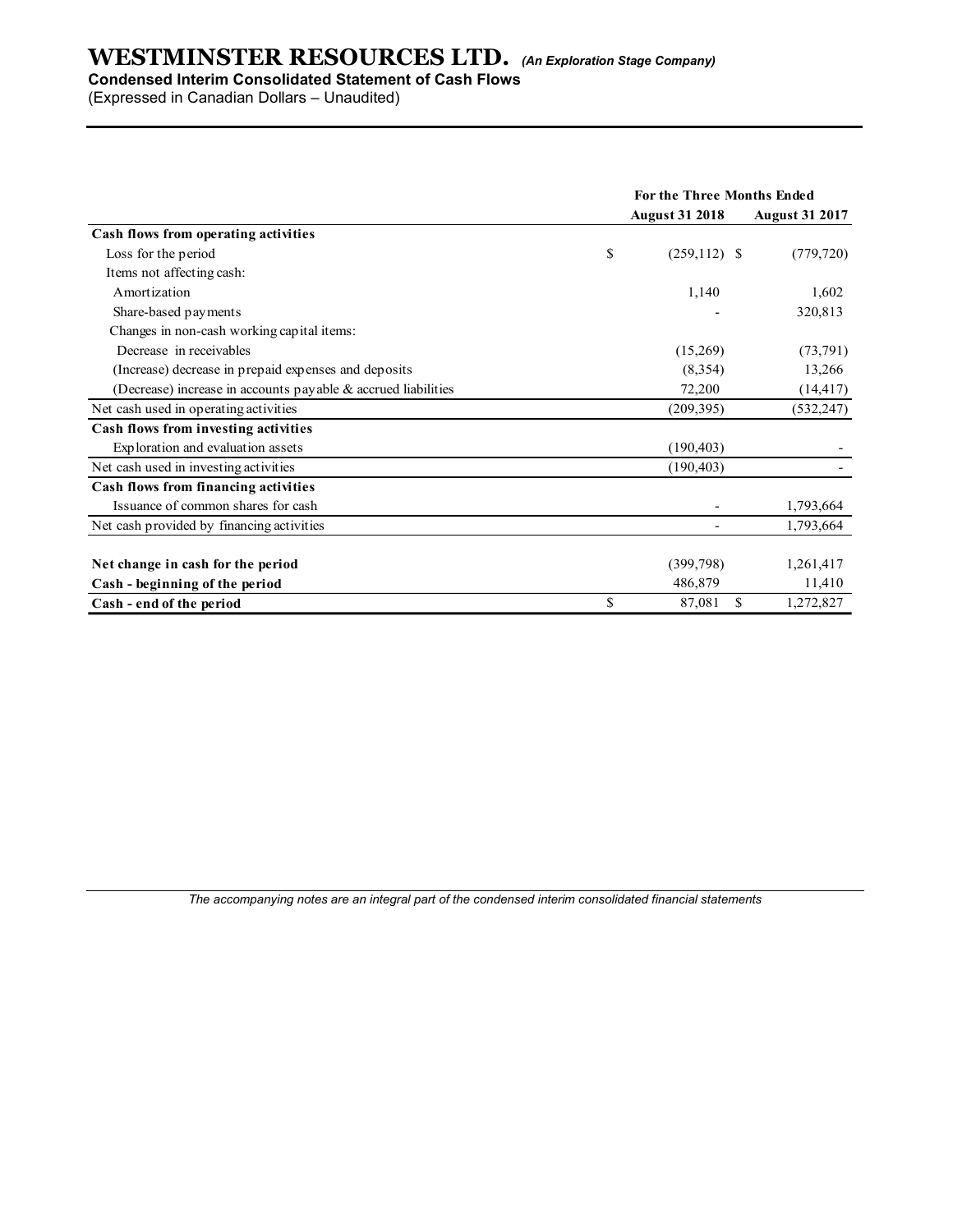For the three months ended August 31, 2018 (Expressed in Canadian Dollars – Unaudited)

#### 1. Nature of Operations and Going Concern

Westminster Resources Ltd. (an Exploration Stage Company) was incorporated under the Business Corporations Act of British Columbia, Canada on December 1, 2005 and maintains its corporate head office at Suite 1100 - 595 Howe Street, Vancouver, British Columbia, V6C 2T5. The Company's common shares are listed on the TSX Venture Exchange (TSX.V: WMR) in Canada. Westminster Resources Ltd. and its subsidiaries (collectively referred to as the "Company" or "Westminster") are principally engaged in the acquisition, exploration, and development of mineral properties as described herein.

These condensed interim consolidated financial statements have been prepared on a going concern basis, which presumes the realization of assets and discharge of liabilities in the normal course of business for the foreseeable future. However, there are factors that management has identified that may cast significant doubt on the entities ability to continue as a going concern.

For the three months ended August 31, 2018, the Company reported a net loss of \$259,112 (2017 – \$779,720) and an accumulated deficit of \$19,991,828 (May 31, 2018 - \$19,732,716). As at August 31, 2018, the Company had negative working capital of \$14,138 (May 31, 2018 – \$443,415). The Company has no source of operating cash flow and relies on issuances of equity to finance operations, including exploration of its exploration and evaluation ("E&E") assets.

The ability of the Company to continue as a going concern and meet its commitments as they become due, including completion of the acquisition, exploration and development of its E&E assets, is dependent on the Company's ability to obtain the necessary financing. Management is planning to raise additional capital to finance operations and expected growth, if necessary, or alternatively to dispose of its interests in certain properties. The outcome of these matters cannot be predicted at this time. If the Company is unable to obtain additional financing, the Company may be unable to continue as a going concern.

The business of mining exploration involves a high degree of risk and there is no assurance that current exploration projects will result in future profitable mining operations. The Company has significant cash requirements to meet its administrative overhead, pay its liabilities and maintain its E&E assets. The recoverability of amounts shown for E&E assets is dependent on several factors. These include the discovery of economically recoverable reserves, the ability of the Company to obtain the necessary financing to complete the development of these properties and future profitable production or proceeds from disposition of E&E assets.

These condensed consolidated interim financial statements have been prepared in accordance with International Financial Reporting Standards ("IFRS") applicable to a going concern. Accordingly, they do not give effect to adjustments that may be necessary should the Company be unable to continue as a going concern, and therefore, be required to realize its assets and liquidate its liabilities and commitments in other than the normal course of business.

#### 2. Basis of Presentation and Statement of Compliance

These unaudited condensed interim consolidated financial statements have been prepared in accordance with IFRS applicable to the preparation of interim financial statements, including International Accounting Standards 34, Interim Financial Reporting, as issued by the International Accounting Standards Board ("IASB"). The accounting policies applied in the preparation of these unaudited condensed interim consolidated financial statements are consistent with those applied and disclosed in the Company's audited consolidated financial statements for the year ended May 31, 2018, except as noted below. These unaudited condensed interim financial statements should be read in conjunction with the Company's audited consolidated financial statements for the year ended May 31, 2018, which have been prepared in accordance with IFRS as issued by the IASB.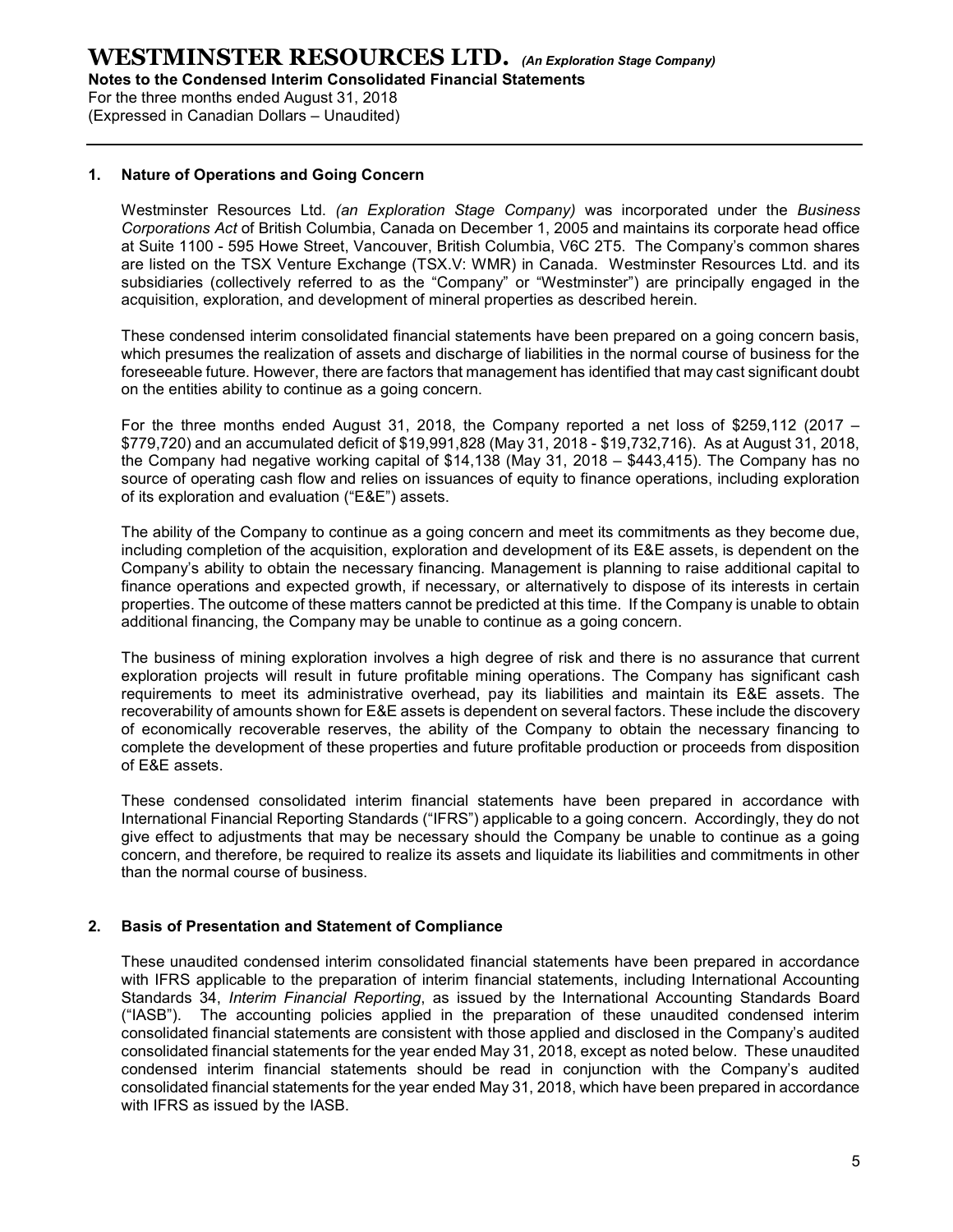For the three months ended August 31, 2018 (Expressed in Canadian Dollars – Unaudited)

#### 2. Statement of Compliance and Basis of Presentation - continued

These condensed interim consolidated financial statements were authorized for issue by the Company's Board of Directors on October 29, 2018.

The preparation of financial statements requires the use of certain critical accounting estimates. It also requires management to exercise judgement in applying the Company's accounting policies. The significant accounting judgements, estimates and assumptions in the preparation of these condensed interim consolidated financial statements are consistent with those applied and disclosed in Note 2 of the Company's audited financial statements as at and for the year ended May 31, 2018.

These unaudited condensed interim consolidated financial statements include the accounts of the Company and its wholly-owned integrated subsidiaries, Minera Westminster, S.A. de C.V. ("Minera Westminster") and Servicios Westminster, S.A. de C.V. ("Servicios Westminster") and Westminster Peru SAC. All significant inter-company balances and transactions have been eliminated upon consolidation.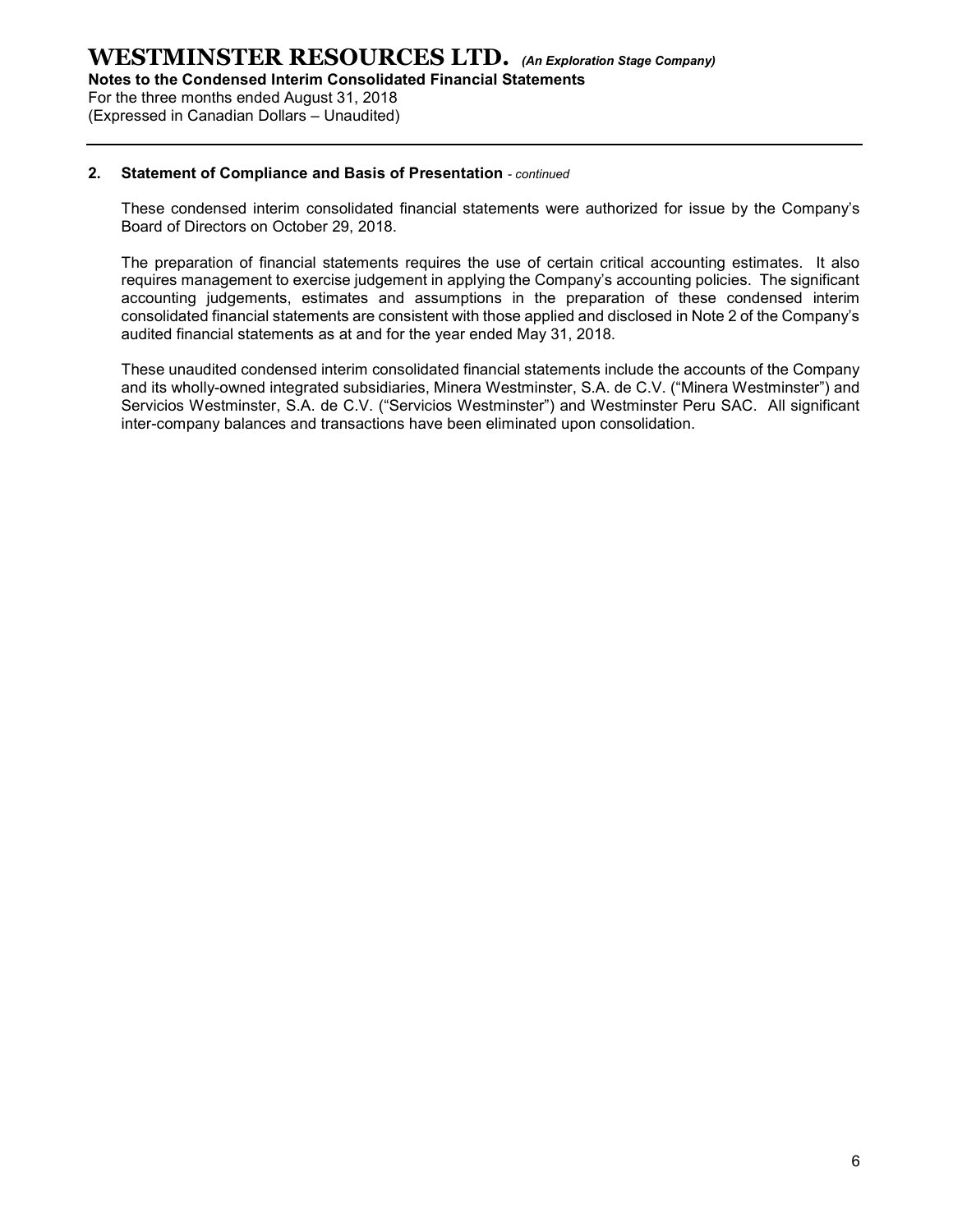Notes to the Condensed Interim Consolidated Financial Statements

For the three months ended August 31, 2018

(Expressed in Canadian Dollars – Unaudited)

#### 3. Exploration and Evaluation Assets

| <b>Exploration and Evaluation Assets</b>                                                                                                                                                                                               |                            |                                |                |                          |                 |
|----------------------------------------------------------------------------------------------------------------------------------------------------------------------------------------------------------------------------------------|----------------------------|--------------------------------|----------------|--------------------------|-----------------|
| The Company's interests in exploration and evaluation assets are located in Sonora, Mexico and Peru. The<br>following table outlines the expenditures for the year ended May 31, 2018 and the ending balance as at<br>August 31, 2018: |                            |                                |                |                          |                 |
|                                                                                                                                                                                                                                        | Balance as at              |                                | Balance as at  |                          | Balance as at   |
|                                                                                                                                                                                                                                        | May 31, 2017               | Additions                      | May 31, 2018   | Additions                | August 31, 2018 |
| El Cobre Project, Sonora, Mexico:                                                                                                                                                                                                      |                            |                                |                |                          |                 |
| Acquisition costs                                                                                                                                                                                                                      | 151,731                    |                                | 151,731        |                          | 151,731         |
| Exploration expenditures                                                                                                                                                                                                               |                            |                                |                |                          |                 |
| Property maintenance                                                                                                                                                                                                                   | 370,667                    | 25,895                         | 396,562        | 8,918                    | 405,480         |
| Assays and reports                                                                                                                                                                                                                     | 109,517                    |                                | 109,514        | $\blacksquare$           | 109,514         |
| Consulting and engineering                                                                                                                                                                                                             | 333,394                    | 6,250                          | 339,644        | 2,500                    | 342,144         |
| <b>Drilling</b>                                                                                                                                                                                                                        | 329,642                    |                                | 329,642        | $\sim$                   | 329,642         |
| Field expenses                                                                                                                                                                                                                         | 607,714                    | 65,095                         | 672,809        |                          | 672,809         |
| Geology and geophysics                                                                                                                                                                                                                 | 349,729                    |                                | 349,729        | $\blacksquare$           | 349,729         |
| Travel                                                                                                                                                                                                                                 | 82,946                     |                                | 82,946         |                          | 82,946          |
| Write-down                                                                                                                                                                                                                             | $\overline{\phantom{a}}$   | (794,070)                      | (794,070)      | $\overline{\phantom{a}}$ | (794,070)       |
|                                                                                                                                                                                                                                        | 2,335,340                  | (696, 830)                     | 1,638,507      | 11,418                   | 1,649,925       |
| <b>MER Project, NW Territories:</b>                                                                                                                                                                                                    |                            |                                |                |                          |                 |
| Acquisition costs                                                                                                                                                                                                                      | 60,000                     | $\blacksquare$                 | 60,000         | $\overline{\phantom{a}}$ | 60,000          |
| Exploration expenditures                                                                                                                                                                                                               |                            |                                |                |                          |                 |
| Assays and reports                                                                                                                                                                                                                     | 4,314                      |                                | 4,314          |                          | 4,314           |
| Write-down                                                                                                                                                                                                                             |                            | (64, 314)                      | (64,314)       |                          | (64, 314)       |
|                                                                                                                                                                                                                                        | 64,314 -                   | 64,314                         | $\blacksquare$ | $\overline{\phantom{a}}$ | $\sim$          |
| Ilo Norte/Ilo Este Project, Peru:                                                                                                                                                                                                      |                            |                                |                |                          |                 |
| Acquisition costs                                                                                                                                                                                                                      |                            | 219,525                        | 219,525        | 144,016                  | 363,541         |
| Exploration expenditures                                                                                                                                                                                                               |                            |                                |                |                          |                 |
| Consulting and engineering                                                                                                                                                                                                             |                            | 19,470                         | 19,470         | 34,969                   | 54,439          |
|                                                                                                                                                                                                                                        |                            | 238,995                        | 238,995        | 178,985                  | 417,980         |
|                                                                                                                                                                                                                                        | $\mathcal{S}$<br>2,399,651 | $\mathbb{S}$<br>$(522,149)$ \$ | 1,877,502 \$   | 190,403 \$               | 2,067,905       |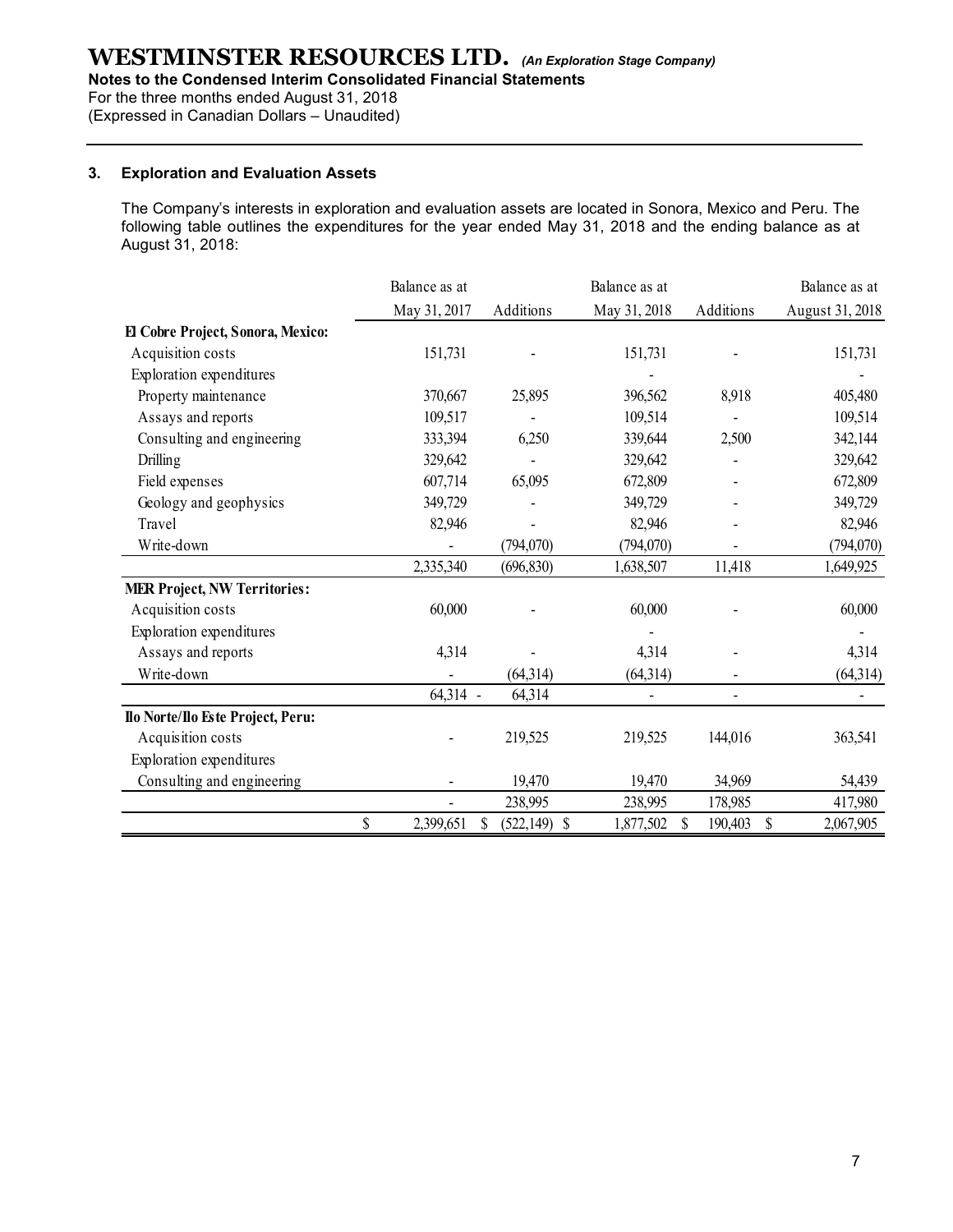For the three months ended August 31, 2018

(Expressed in Canadian Dollars – Unaudited)

#### 3. Exploration and Evaluation Assets - continued

#### El Cobre Project, Sonora, Mexico

The Company has assembled the El Cobre Project, which is located near Obregon in Sonora state, Mexico.

During the year ended May 31, 2018, the Company did not renew certain claims and recorded a write down of \$794,070.

#### Mer Lithium Project, NWT

In July 2016 the Company acquired four lithium prospective claims in the Yellowknife Pegmatite Belt, located east of Yellowknife in the Northwest Territories of Canada. The purchase price is 50,000 shares of the Company (issued with a fair value of \$35,000) (Note 8) and \$25,000 cash (paid). During the year ended May 31, 2018, management decided to fully write down the Project.

#### Ilo Norte and Ilo Este, Peru

The Company signed an agreement dated February 6, 2018 with Latin Resources Limited ("Latin") to acquire a 100% interest in a portfolio of 36 concessions in southern Peru. This transaction closed in July 2018.

Consideration is as follows:

Upon signing of the sale agreement, the Company will issue to Latin a total of 19 million common shares of the Company, which will be placed in voluntary escrow and held until the concessions have been effectively transferred to the Company or its subsidiary, but shall vest with the following milestones:

- 1,000,000 shares will vest 6 months from the date of the sale agreement;
- 3,000,000 shares vest 12 months from the date of the sale agreement; and
- 15,000,000 shares vest 18 months from the date of the sale agreement.

A lump sum cash payment of US\$150,000 (\$189,525 - paid) on the signing of the sale agreement; and A final payment of US\$100,000 on the 12 - month anniversary of the signing of the sale agreement.

On August 16, 2018, the Company entered into a Farm-In Agreement with AusQuest Limited ("AusQuest") pursuant to which AusQuest will complete 13,000 metres of drilling over 7.5 years to earn a 65% interest in 5 of the 36 Peruvian copper claims acquired by the Company, totaling 4900 hectares and located south of the main Ilo Norte and Ilo Este projects. AusQuest has the option to earn 75% by also completing a Pre-Feasibility Study covering these 5 claims. Terms of the agreement are as follows:

- 18-month Phase 1 program to identify drill targets;
- 3-year Phase 2 program of a minimum 3,000 metres of drilling to earn an initial 35% interest;
- 3-year Phase 3 program of a further 10,000 metres of drilling or US\$2.5 million of additional expenditures to achieve 65% interest; and
- Phase 4 PFS program to complete a Pre-Feasibility Study to achieve a 75% interest.

Once AusQuest has earned 75%, it can offer to buy out the Company's remaining 25% interest for fair market value.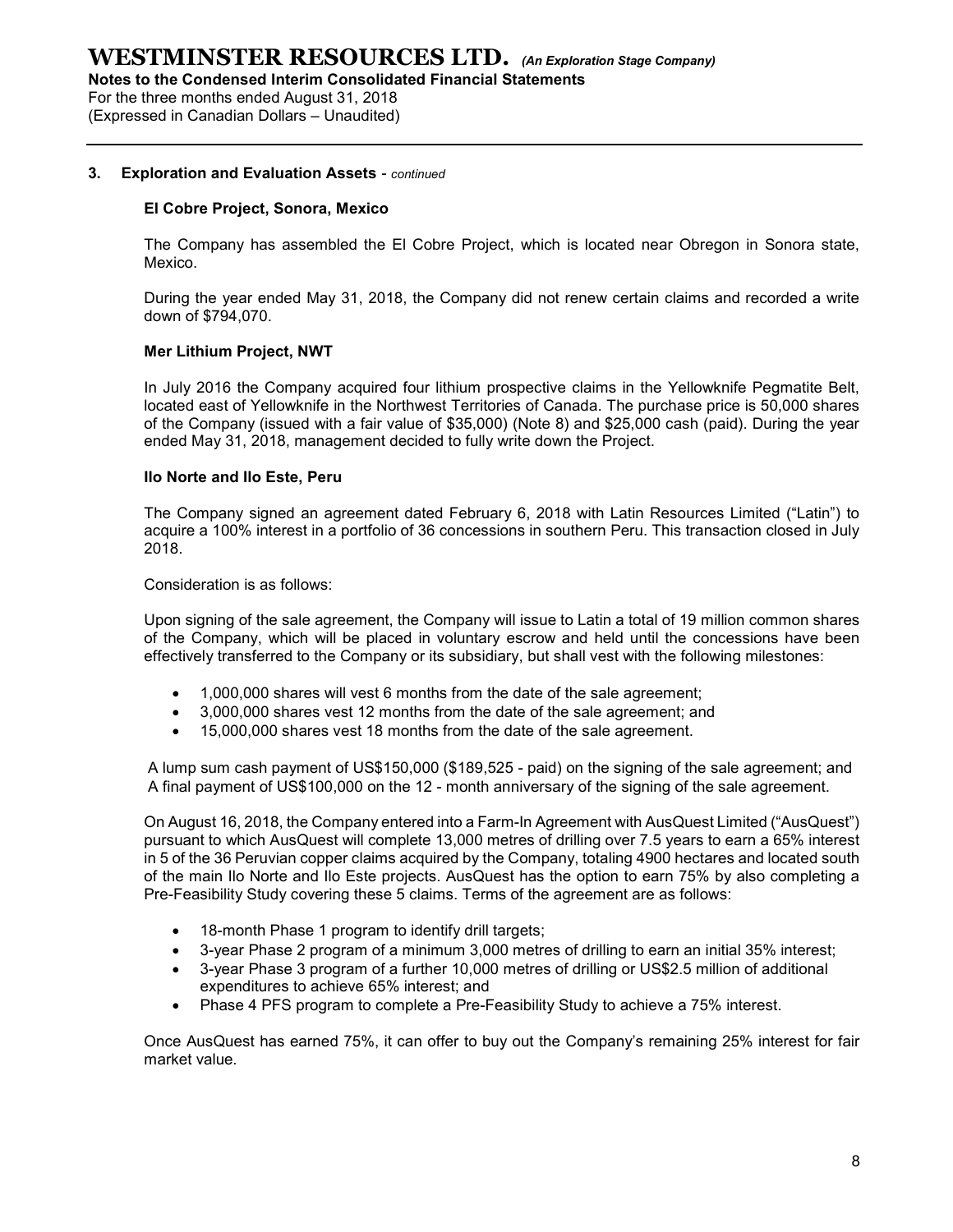For the three months ended August 31, 2018 (Expressed in Canadian Dollars – Unaudited)

#### 3. Exploration and Evaluation Assets - continued

#### La Ronge, Saskatchewan

On August 7, 2018, the Company entered into a Letter of Intent to acquire a land package totaling 10,858 hectares and consisting of 2 claims in the La Ronge district of Saskatchewan. Terms of the acquisition include making exploration expenditures totaling \$400,000 over 3 years and issuing 4 million shares in two equal tranches to earn an 80% interest in the property.

#### 4. Share Capital and Reserves

#### a) Authorized

The Company is authorized to issue an unlimited number of common shares without par value.

On May 1, 2017, the Company completed a 10 for 1 share consolidation. The Company's outstanding options and warrants were adjusted on the same basis (1 for 10) as the common shares, with proportionate adjustments being made to the exercise prices. All share, option and warrant information have been retrospectively adjusted to reflect the share consolidation.

#### b) Private Placements and Share Issuances

On September 12, 2016, the Company issued 50,000 common shares with a fair value of \$35,000 as part of the MER Project, Northwest Territories exploration asset acquisition (Note 3).

On June 16, 2017, the Company closed a private placement first announced on May 3, 2017 for 12,020,000 units at \$0.12 per unit for gross proceeds of \$1,442,400. Each unit is comprised of one common share at \$0.12 and one common share purchase warrant at \$0.16 for five years. This placement was closed in two tranches, the first on May 25, 2017 in the amount of 8,150,000 units and the balance of 3,870,000 units on June 16, 2017.

On August 11, 2017, the Company closed a private placement for the issuance of 7,495,000 units at \$0.20 per unit for a total of \$1,499,000 gross proceeds. Each unit is comprised of one common share at \$0.20 and one-half common share purchase warrant. Each full share purchase warrant will allow the holder to purchase one additional common share at \$0.35 for one year. The Company incurred a total of \$61,736 in finder's fees and regulatory charges in connection with this private placement. In addition, the Company issued a total of 262,500 share purchase broker warrants in connection with this private placement. The broker warrants had a fair value of \$42,871, which was allocated to warrants reserve. The fair value of the broker warrants was determined using the Black-Scholes pricing model with a risk- free rate of 1.20%, volatility factor of 152%, and an expected life of one year.

On November 15, 2017 the Company issued 350,000 common shares as part of a non-brokered private placement filed on August 11, 2017 and approved by the TSX on November 15, 2017 for gross proceeds of \$80,500. The units consisted of one common share of the Company at \$0.23 and one-half warrant at \$0.35 for 12 months from the date of the issuance of the common stock.

During the three months ended August 31, 2018, there have not been any share capital transactions.

c) Stock Options

The Company has a stock option plan (the "Plan") in place that allows for the reservation of common shares issuable under the Plan to a maximum of 10% of the number of issued and outstanding common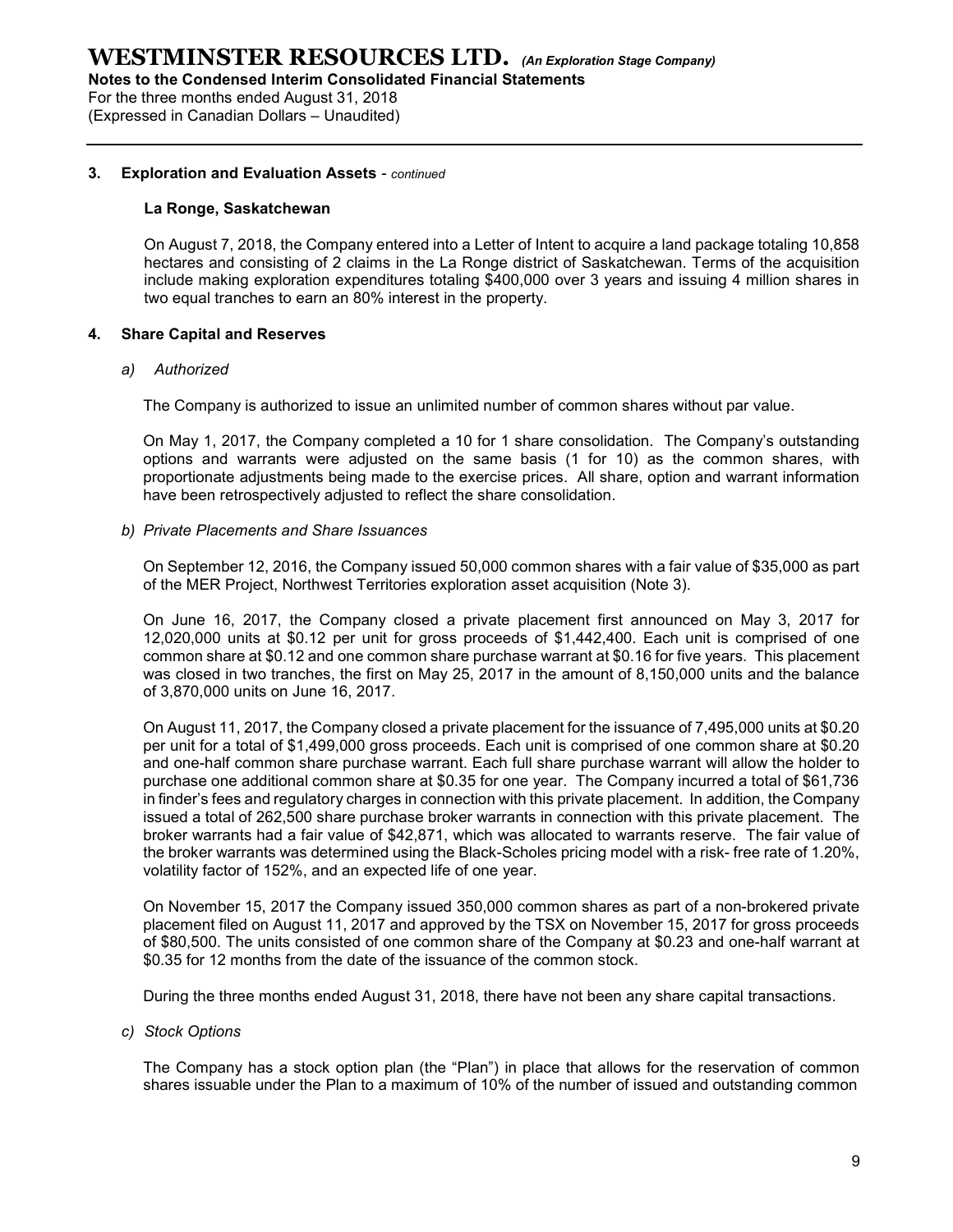For the three months ended August 31, 2018

(Expressed in Canadian Dollars – Unaudited)

#### 4. Share Capital and Reserves - continued

|          |                                      | three months ended August 31, 2018<br>sed in Canadian Dollars - Unaudited) | o the Condensed Interim Consolidated Financial Statements | $\textbf{FTMINSTER}$ RESOURCES LTD. (An Exploration Stage Company)                                                                                                                                            |                                          |                |  |
|----------|--------------------------------------|----------------------------------------------------------------------------|-----------------------------------------------------------|---------------------------------------------------------------------------------------------------------------------------------------------------------------------------------------------------------------|------------------------------------------|----------------|--|
|          |                                      | <b>Share Capital and Reserves - continued</b>                              |                                                           |                                                                                                                                                                                                               |                                          |                |  |
|          | preceding the date of grant.         |                                                                            |                                                           | shares of the Company at any given time. The exercise price of any stock option granted under the plan<br>may not be less than the closing price of the Company's shares on the last business day immediately |                                          |                |  |
|          | 25,000 stock options were forfeited. |                                                                            |                                                           | During the three months ended August 31, 2018, the Company did not grant any stock options, and                                                                                                               |                                          |                |  |
|          |                                      |                                                                            |                                                           | A summary of the status of the Company's stock options as at August 31, 2018 is presented below:                                                                                                              |                                          |                |  |
|          |                                      |                                                                            |                                                           |                                                                                                                                                                                                               | Remaining                                |                |  |
| Exercise | Balance at                           |                                                                            | Balance at Expiry                                         |                                                                                                                                                                                                               | contractual                              | Number of      |  |
| Price    | June 1, 2018                         | Forfeited                                                                  | August 31, 2018 Date                                      |                                                                                                                                                                                                               | life in years                            | options vested |  |
| \$0.50   | 45,000                               | (25,000)                                                                   |                                                           | 20,000 March 31, 2019                                                                                                                                                                                         | 0.58                                     | 20,000         |  |
|          | 1,350,000                            |                                                                            |                                                           | 1,350,000 August 10, 2019                                                                                                                                                                                     | 0.94                                     | 1,350,000      |  |
| \$0.31   |                                      | 25,000                                                                     | 1,370,000                                                 |                                                                                                                                                                                                               | 0.93                                     | 1,370,000      |  |
| Totals:  | \$<br>1,395,000 -<br>$0.32 \quad$    | $0.50\quad$                                                                |                                                           |                                                                                                                                                                                                               | 0.31 Weighted average exercise prices \$ | 0.31           |  |

#### d) Share Purchase Warrants

|                   |                                |                                                                                                  |                 |                                           |                                                                                                                                                                                                                    | Remaining                             | Number of |                                           |
|-------------------|--------------------------------|--------------------------------------------------------------------------------------------------|-----------------|-------------------------------------------|--------------------------------------------------------------------------------------------------------------------------------------------------------------------------------------------------------------------|---------------------------------------|-----------|-------------------------------------------|
| Exercise<br>Price | Balance at<br>June 1, 2018     | Forfeited                                                                                        |                 | Balance at Expiry<br>August 31, 2018 Date |                                                                                                                                                                                                                    | contractual                           |           |                                           |
| \$0.50            | 45,000                         | (25,000)                                                                                         |                 |                                           | 20,000 March 31, 2019                                                                                                                                                                                              | life in years<br>0.58                 |           | options vested<br>20,000                  |
| \$0.31            | 1,350,000                      |                                                                                                  |                 |                                           | 1,350,000 August 10, 2019                                                                                                                                                                                          | 0.94                                  |           | 1,350,000                                 |
| Totals:           | 1,395,000 -                    | 25,000                                                                                           |                 | 1,370,000                                 |                                                                                                                                                                                                                    | 0.93                                  |           | 1,370,000                                 |
|                   |                                |                                                                                                  |                 |                                           |                                                                                                                                                                                                                    |                                       |           |                                           |
|                   | \$                             | $0.32 \quad$ \$                                                                                  | $0.50\,{\rm s}$ |                                           | 0.31 Weighted average exercise prices \$                                                                                                                                                                           |                                       |           | 0.31                                      |
| Exercise<br>Price | <b>Share Purchase Warrants</b> | warrants, nor were there any exercises of warrants in this period.<br>Balance at<br>June 1, 2018 |                 |                                           | During the three months ended August 31, 2018, the Company did not issue any share purchase<br>Balance at Expiry<br>August 31, 2018 Date                                                                           |                                       |           | Remaining<br>contractual<br>life in years |
|                   |                                |                                                                                                  |                 |                                           |                                                                                                                                                                                                                    |                                       |           |                                           |
| \$                | 0.16                           | 8,150,000                                                                                        |                 |                                           |                                                                                                                                                                                                                    | 8,150,000 May 24, 2022                |           | 3.73                                      |
|                   | 0.16                           | 3,870,000                                                                                        |                 |                                           |                                                                                                                                                                                                                    | 3,870,000 June 15, 2022               |           | 3.79                                      |
| \$                |                                |                                                                                                  |                 |                                           |                                                                                                                                                                                                                    | 4,010,000 August 11, 2019             |           | 0.95                                      |
| \$                | 0.35                           | 4,010,000                                                                                        |                 |                                           |                                                                                                                                                                                                                    | 175,000 November 15, 2018             |           | 0.21                                      |
|                   | 0.35                           | 175,000                                                                                          |                 |                                           |                                                                                                                                                                                                                    |                                       |           |                                           |
|                   |                                | 16,205,000                                                                                       |                 |                                           | 16,205,000                                                                                                                                                                                                         |                                       |           | 3.02                                      |
|                   | \$                             | 0.21                                                                                             |                 | $\$$                                      |                                                                                                                                                                                                                    | 0.21 Weighted average exercise prices |           |                                           |
|                   | elated Party transactions      | As at August 31, 2018, all of the above warrants were exercisable.                               |                 |                                           |                                                                                                                                                                                                                    |                                       |           |                                           |
|                   |                                | nded August 31, 2018 and 2017 were as follows:                                                   |                 |                                           | ey management personnel are persons responsible for planning, directing and controlling the activities of<br>e entity, and include all directors and officers. Key management compensation during the three months | Three months ended                    |           | Three months ended                        |
|                   |                                |                                                                                                  |                 |                                           |                                                                                                                                                                                                                    | August 31, 2018                       |           | August 31, 2017                           |

#### 5. Related Party transactions

|                     | Three months ended | Three months ended |
|---------------------|--------------------|--------------------|
|                     | August 31, 2018    | August 31, 2017    |
| Short-term benefits | 70.664             | 8.000              |

(i) \$30,000 (2017 - \$8,000) in management fees paid or accrued to a company controlled by Jason Cubitt, a director of the Company.